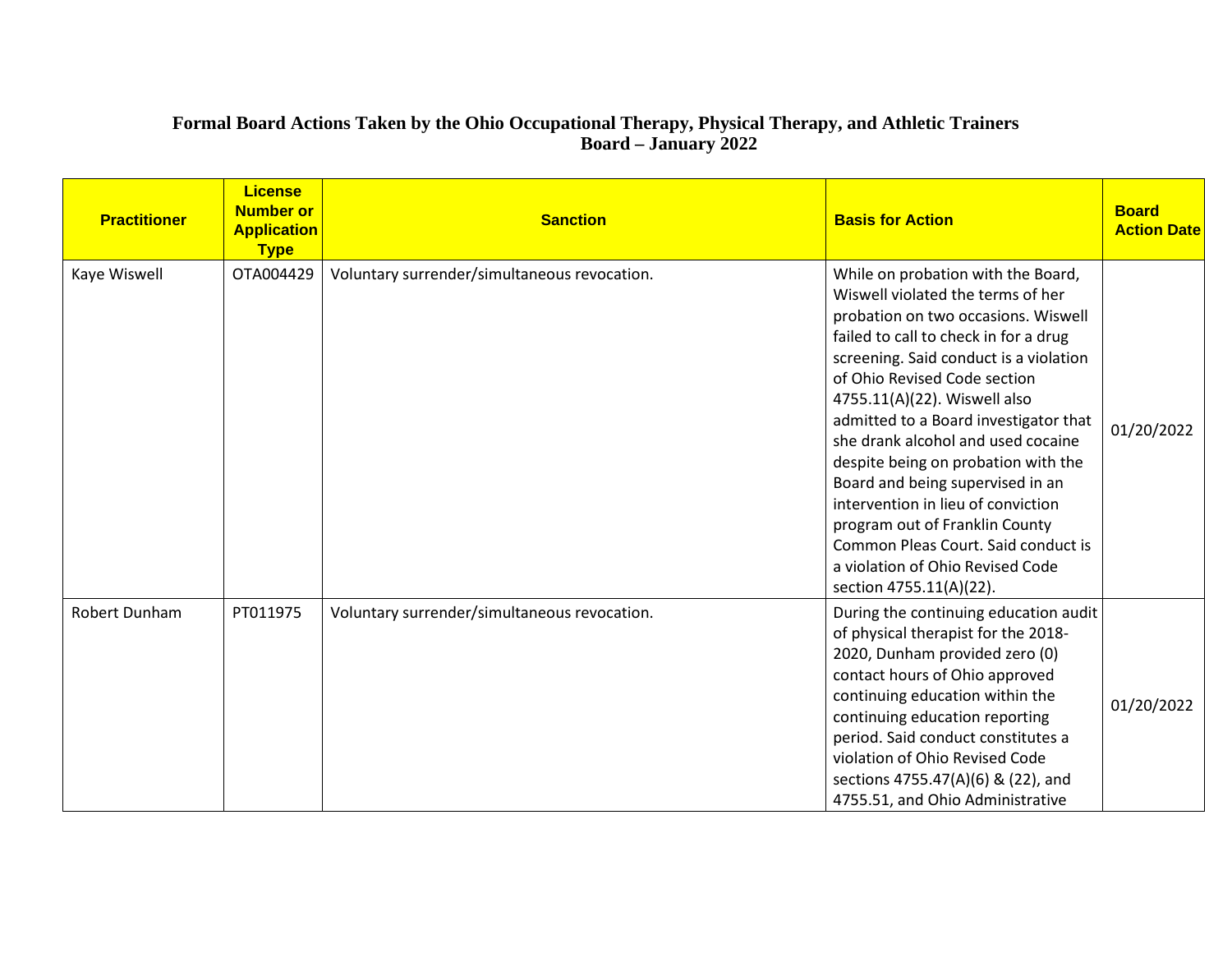|                      |           |                                                                                                                                                          | Code rules 4755-23-08 (A)(1), (D),<br>$(E)(2)$ , & $(F)$ .                                                                                                                                                                                                                                                                                                                                                                                |            |
|----------------------|-----------|----------------------------------------------------------------------------------------------------------------------------------------------------------|-------------------------------------------------------------------------------------------------------------------------------------------------------------------------------------------------------------------------------------------------------------------------------------------------------------------------------------------------------------------------------------------------------------------------------------------|------------|
| Gretchen Gorham      | PTA003900 | Voluntary surrender/simultaneous revocation.                                                                                                             | On July 24, 2019 while working as a<br>physical therapist assistant, Gorham<br>falsely billed for physical therapy<br>services that she did not perform and<br>forged a patient's signature. This said<br>conduct constitutes a violation of the<br><b>Ohio Revised Code sections</b><br>4755.47(A)(5), (A)(11), (A)(13) &<br>(A)(14) and Ohio Administrative Code<br>$\S$ 4755-27-05 (A)(2), (A)(3), (B)(1),<br>$(B)(5)(1)$ & $(B)(9)$ . | 01/20/2022 |
| <b>Richard Hover</b> | PTA009366 | Written Reprimand; Fine of \$100.00; Provide a copy of the<br>consent agreement to any current and future employers during<br>the term of the agreement. | Hover engaged in the practice of<br>physical therapy, when he did not<br>hold a valid license to practice as a<br>physical therapist assistant in the<br>State of Ohio. Said conduct<br>constitutes a violation of Ohio<br>Revised Code sections 4755.47 (A)(6),<br>(28) and Ohio Administrative Code<br>rules 4755-27-05 (B)(3)(b).                                                                                                      | 01/20/2022 |
| <b>Robert Miles</b>  | PTA011120 | Voluntary surrender/simultaneous revocation.                                                                                                             | Robert Miles was convicted of failing<br>to provide for a functionally impaired<br>person as a misdemeanor of the first<br>degree in violation of Ohio Revised<br>Code section 2903.16. At the time of<br>the offense, Miles was employed and<br>practicing as a licensed physical<br>therapist assistant. Said conduct<br>constitutes a violation of the Ohio<br>Revised Code section 4755.47(A)(23).                                    | 01/20/2022 |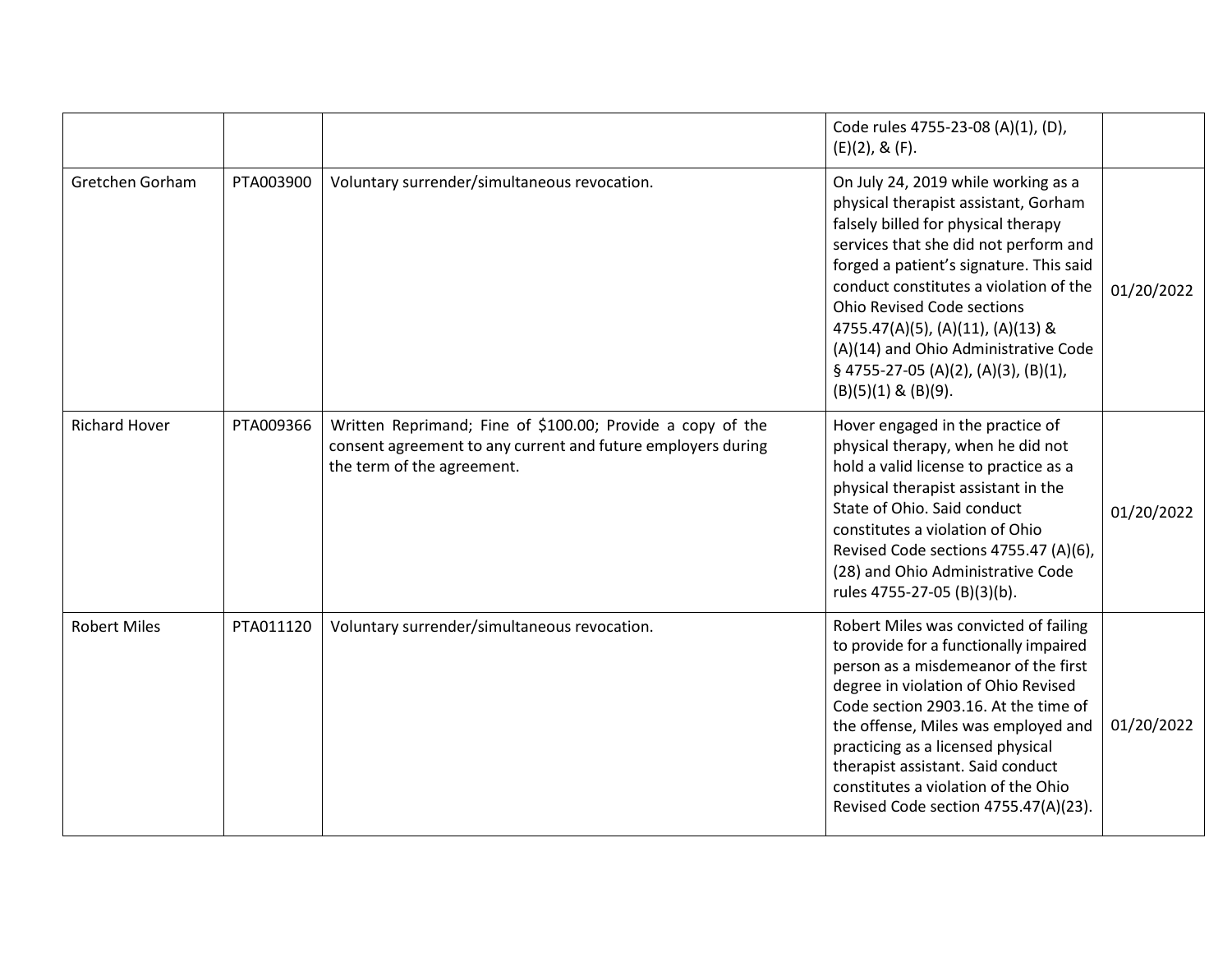| Jason Nemunaitis | PT012615  | Fine of \$1200.00; Provide a copy of the consent agreement to<br>any current and future employers during the term of the<br>agreement.                   | During the continuing education audit<br>of physical therapist for the 2018-<br>2020, Nemunaitis provided zero (0)<br>contact hours of Ohio approved<br>continuing education within the<br>continuing education reporting<br>period. Said conduct constitutes a<br>violation of Ohio Revised Code<br>sections 4755.47 (A)(6) & (22), and<br>4755.51, and Ohio Administrative<br>Code rules 4755-23-08 (A)(1), (D),<br>$(E)(2)$ , & $(F)$ .                                                                          | 01/20/2022 |
|------------------|-----------|----------------------------------------------------------------------------------------------------------------------------------------------------------|---------------------------------------------------------------------------------------------------------------------------------------------------------------------------------------------------------------------------------------------------------------------------------------------------------------------------------------------------------------------------------------------------------------------------------------------------------------------------------------------------------------------|------------|
| Kathleen O'Leary | PT009794  | Written Reprimand; Fine of \$100.00; Provide a copy of the<br>consent agreement to any current and future employers during<br>the term of the agreement. | During the continuing education audit<br>of physical therapist for the 2018-<br>2020 provided four (4) contact hours<br>were previously submitted to fulfill<br>the 2018 continuing education audit.<br>Therefore, the contact hours were not<br>valid for the audit reporting period of<br>February 1, 2018 to January 31, 2020.<br>Said conduct constitutes a violation of<br>Ohio Revised Code section 4755.47<br>$(A)(6)$ and $(A)(22)$ and Ohio<br>Administrative Code rule 4755-23-08<br>$(A)$ and $(E)(2)$ . | 01/20/2022 |
| David Roman      | PTA010687 | Revocation of license.                                                                                                                                   | During the continuing education audit<br>of physical therapist assistants for the<br>2017-2019 license renewal period,<br>Roman failed to provide evidence of<br>his continuing education completion.<br>Roman failed to respond to the Notice<br>of Opportunity for a Hearing. Roman<br>violated Ohio Revised Code sections<br>4755.47 (A)(6) & (22), and 4755.11,                                                                                                                                                 | 01/20/2022 |